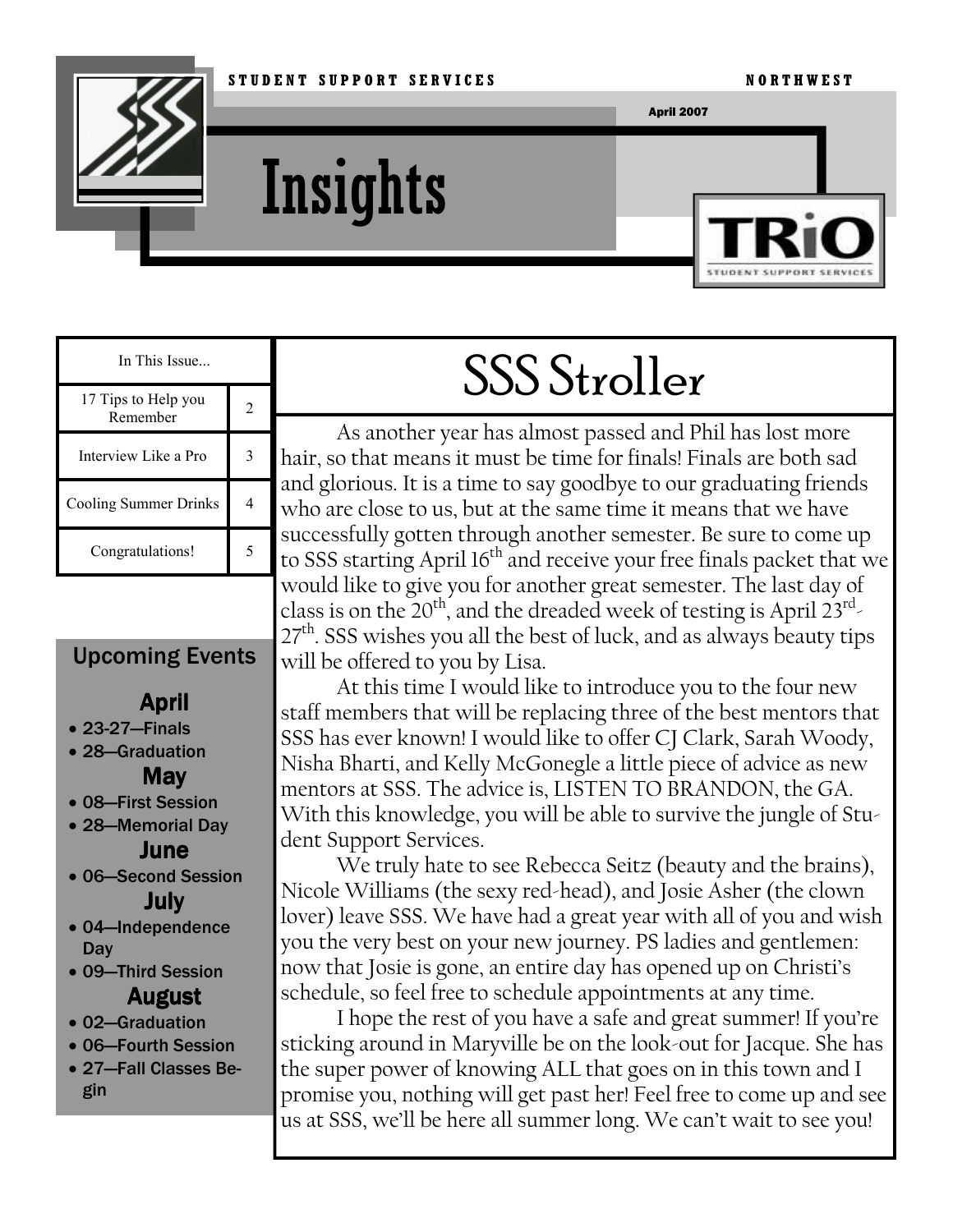#### 17 Tips to Help you Remember

By Sara Carlson

- 1. Understand thoroughly what is to be remembered and memorized. When something is understood, be it a name or a chemical chain it is almost completely learned, for anything thoroughly understood is well on the way toward being memorized. In the very process of trying to understand, to get clearly in mind a complex series of events, or chain of reasoning, the best possible process of trying to fix in mind for later use is being followed.
- 2. Spot what is to be memorized. It is a good plan to use a special marking symbol in text and notebook to indicate parts and passages, rules, data, and all other elements which need to be memorized instead of just understood and remembered.
- 3. If verbatim memory is required, go over the material or try to repeat at odd times, as, for example, while going back and forth to school.
- 4. Think about what you are trying to learn. Find an interest in the material if you wish to memorize it with ease.
- 5. Study first the items you want to remember longest.
- 6. Learn complete units at one time as that is the way it will have to be recalled.
- 7. Overlearn to make certain.
- 8. Analyze material and strive to intensify the impressions the material makes.
- 9. Fix concrete imagery whenever possible. Close your eyes and get a picture of the explanation and summary answer. Try to see it on the page. See the key words underlined.
- 10.Make your own applications, examples, and illustrations.
- 11. Reduce the material to be remembered to your own self-made system or series of numbered steps.
- 12. Represent the idea graphically by use of pictorial or diagrammatic forms.
- 13. Make a list of key words most useful in explaining the idea or content of the lesson.
- 14. Form a variety of associations among the points you wish to remember. The richer the associations, the better memory.
- $15.$  Try making the idea clear to a friend without referring to your book or notes.
- $16$ . Actually write out examination questions on the material that you think you might get at the end of the term. Then write answers to your own questions. Since you now have the chance, consult the text or your notes to improve your answers.
- 17.Follow suggestions for reviewing. This is an important part of remembering.

http://www.ucc.vt.edu/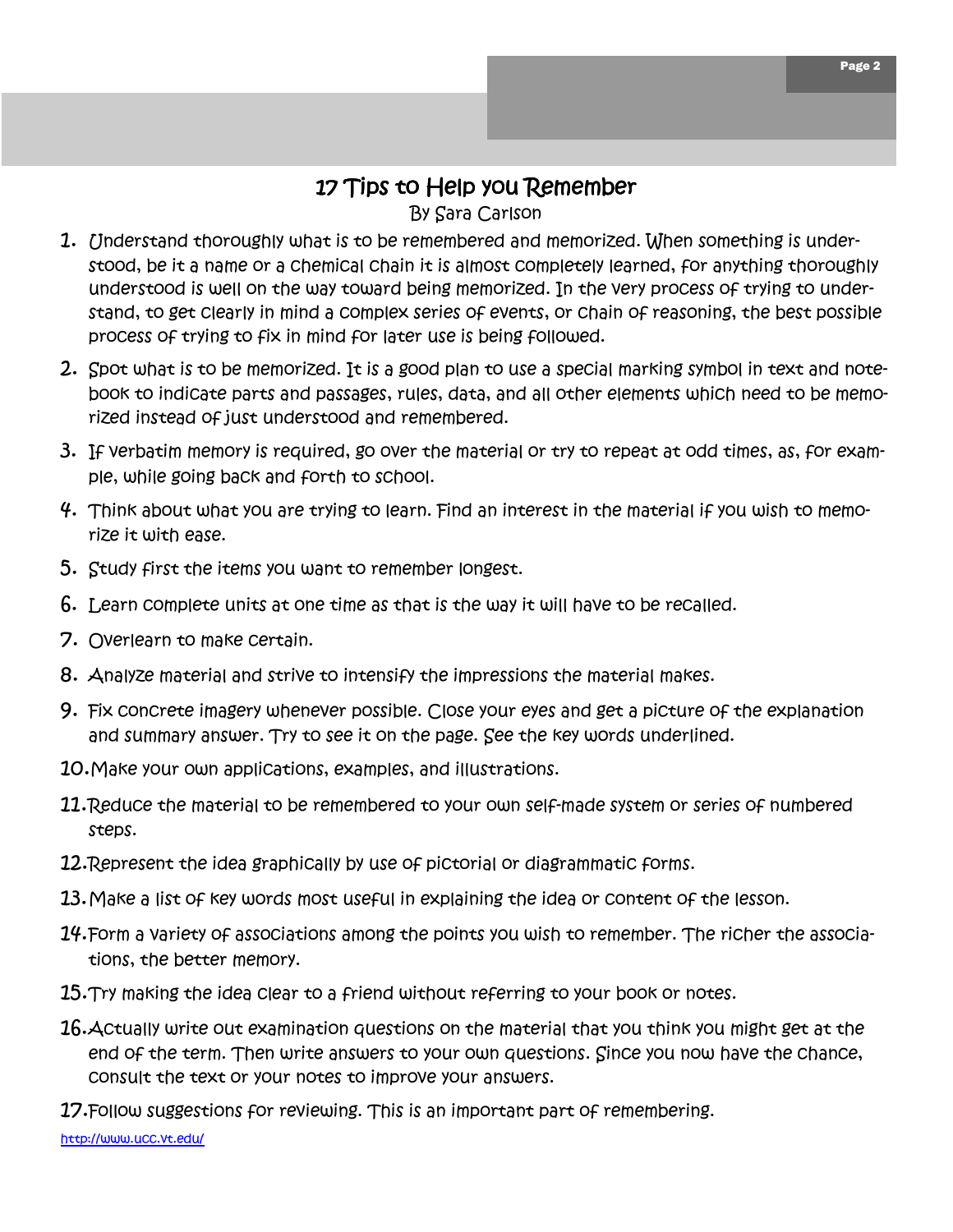## Interview Like a Pro

#### By Hannah Cole

Summer break is around the corner. Have you figured out what your plans for the summer months will be? You may be planning on summer classes or internships or working. If you are completing an internship or are looking for a job, have you had any interviews yet? Interviews are scary and a lot rides on the success of your preparation. Here is some advice on how to interview like a professional.

Be prepared! Good preparation always creates confidence. So the important thing to an interview is to be well prepared. In this you have to consider two things:

- You must prepare yourself practically for the interview.
- You have to gather information which is useful during the interview.

To do this, research the place you will be interviewing at. Rehearse common interview questions with a friend or family member to practice answers. Know what the company is looking for in an employee.

While going to interview you must consider the following things:

- 1. Confirm the time, date and location of the interview and the name of interviewer where appropriate.
- 2. Plan to get there no earlier than half an hour before the interview time, but arrive early.
- 3. You must dress professionally.
- 4. Concentrate on the interview questions.
- 5. If you are asked to bring certificates, references etc., get them ready beforehand. Make sure you take your application letter with you.
- 6. On arrival, ensure the receptionist knows you are there.

Always keep in mind that you never get a second chance to make a first impression, so be on time. I was always told that on-time was late and early was on-time. It is a good idea to arrive at least 15 minutes before the interview is scheduled to begin. Consider 15 minutes early as being on time! Here are some other points to remember when making your first impression:

- Smiling is one of the things which may matter when making an impression. A good smile always pleases people.
- The way you dress is also an important thing. You should be in professional dress.
- Do not forget a firm handshake.
- Eye contact (without glaring) shows your confidence.

Best of luck to you this summer when you land the perfect job or internship thanks to your professional interview skills! Remember that SSS mentors and office staff will look over your résumé and even help you practice your interview skills.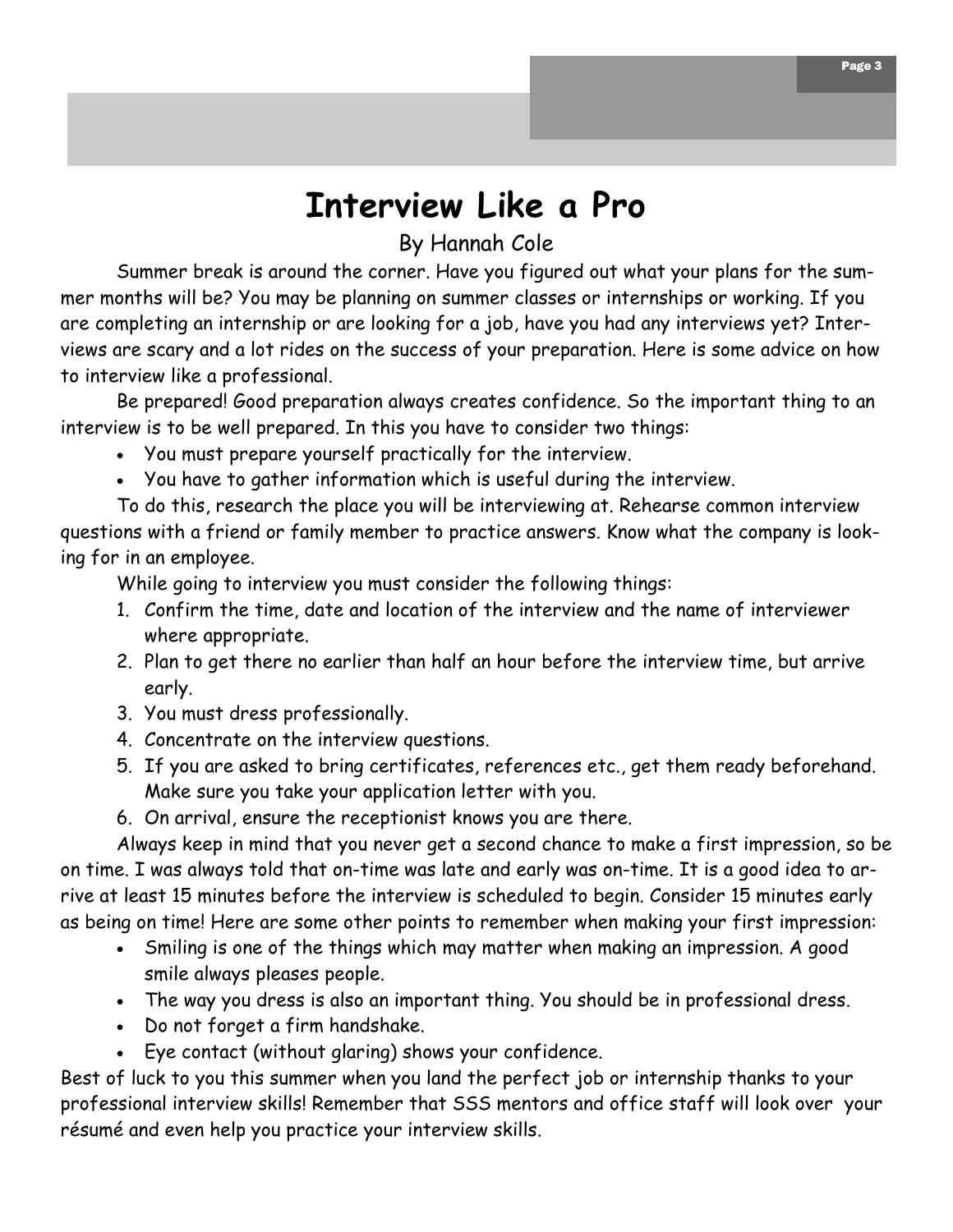## Cooling Summer Drinks

By Rebecca Seitz

When you've been sweating, you'll drink more if you stick to the basics––cool water, perhaps with just a touch of flavor. But when you're merely feeling warm, you can cool off, indulge your taste buds, and get hydrated with these ice-cold tasty treats.

## FRESH-FRUIT SMOOTHIE

Blending in crushed ice boosts your water intake and cuts your calories.

1 cup fresh strawberries, hulled and halved (or other fruit)

1 medium banana, cut into chunks

1 cup fresh orange juice (or other juice)

1 to 2 cups crushed ice

Puree all ingredients in a food processor or blender until smooth. (Adapted from various sources.)

## CITRUS MINT ICED TEA

Here's a recipe to cool off a crowd:

8 bags decaffeinated tea

12 large mint leaves

 $V2$  cup sugar

4 cups boiling water

1 6-ounce can frozen orange-juice concentrate, thawed

1 6-ounce can frozen lemonade concentrate, thawed

12 cups cold water

Place tea bags, mint leaves, and sugar in large bowl, pitcher, or jar. Steep in boiling water 10 to 15 minutes. Remove tea bags and mint. Add orange juice and lemonade concentrates and cold water. Stir and chill. Serve cold over ice.

(From The New American Diet Cookbook, Simon & Shuster, 1997.) Serves 2

Makes 17 cups